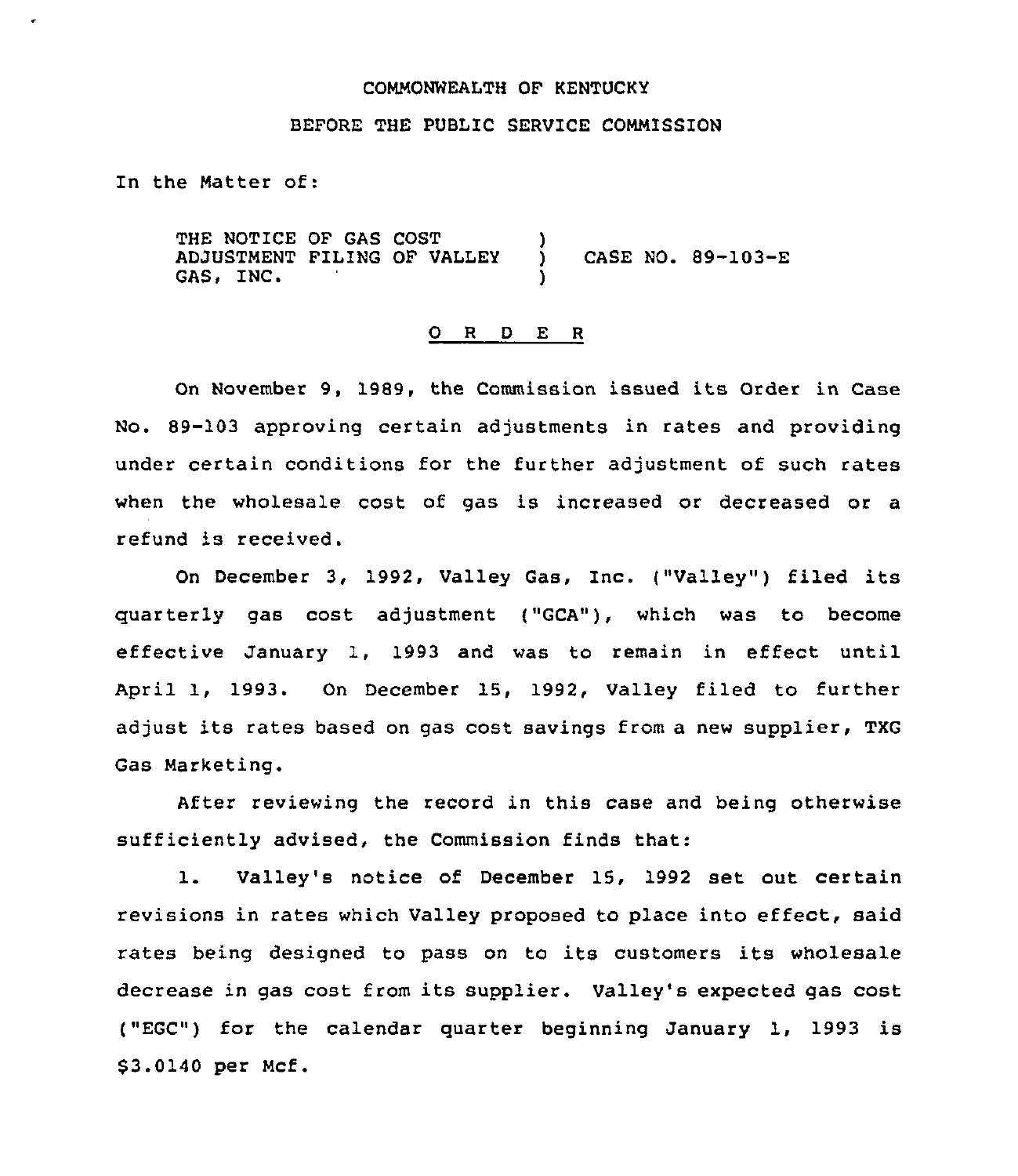2. Valley's notice contained no refund adjustment.

3. Valley's notice set out a current guarter actual adjustment which was calculated using an incorrect EGC for July, August, and September. The correct adjustment in the amount of 5.53 cents per Mcf compensates for under-recovery of gas cost by the company through the operation of its gas cost recovery procedure during the months of July, August, and September 1992. The total actual adjustment of 26.33 cents per Mcf is designed to correct the current under-collection as well as under- and over-collections from previous guarters.

4. The combined effect of the above adjustments is Valley's gas cost recovery rate ("GCR") in the amount of 83.2773 per Mcf, which is <sup>a</sup> decrease of 93.53 cents per Mcf from its last approved rates.

5. Valley's corrected adjustment in rates, set out in the Appendix to this Order, pursuant to the GCA provisions approved by the Commission in its Order in Case No. 89-103 dated November 9, 1989 is fair, just, and reasonable, in the public interest, and should be effective with service rendered on and after the date of this Order.

IT IS THEREFORE ORDERED that:

1. Valley's proposed adjustment in rates be and it hereby is denied.

2. The rates in the Appendix, attached hereto and incorporated herein, are fair, just, and reasonable and are approved effective with service rendered on and after the date of this Order.

 $-2-$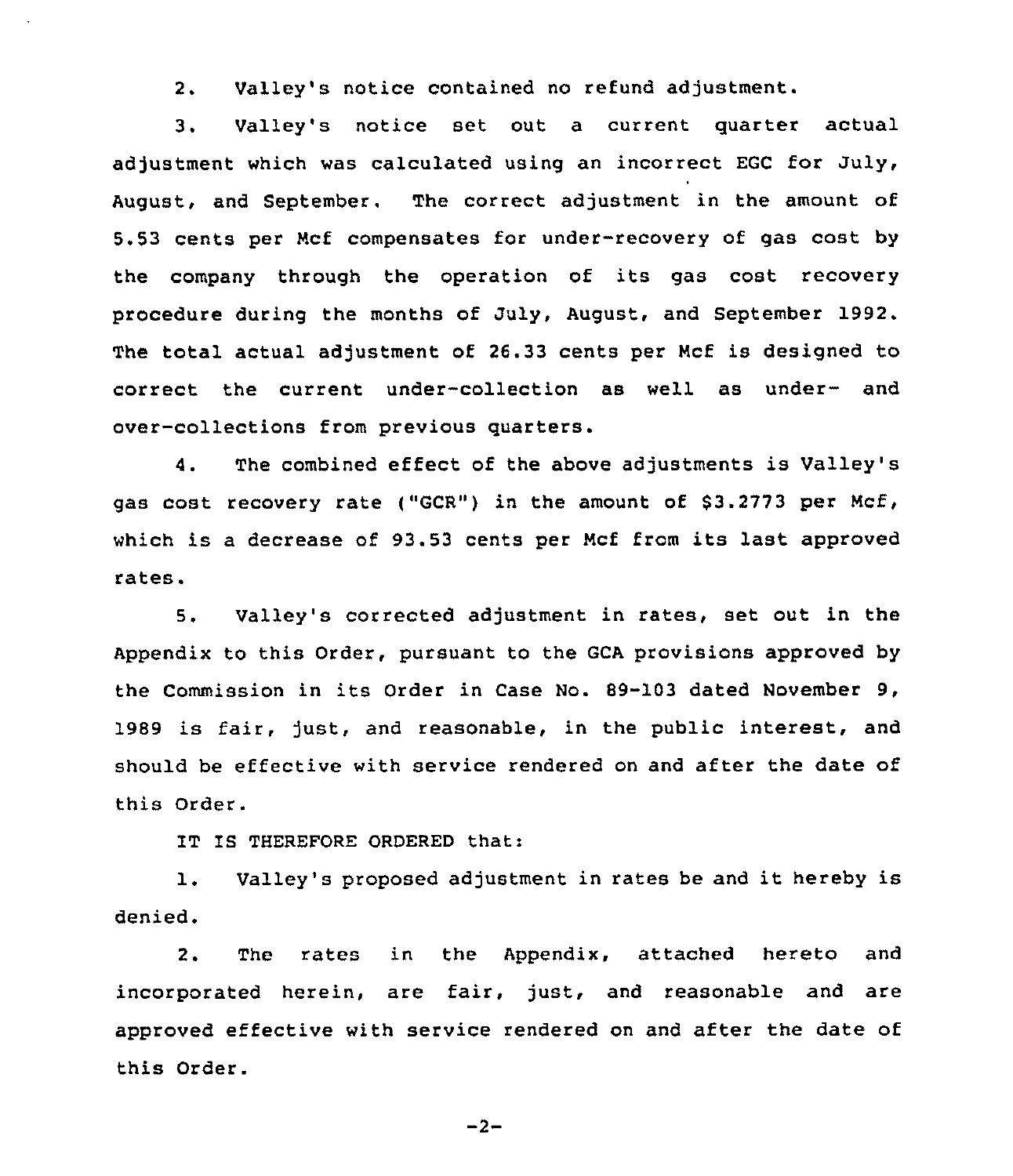Within 30 days of the date of this Order, Valley shall  $3.$  $\epsilon$ file with this Commission its revised tariffs setting out the rates authorized herein.

Done at Frankfort, Kentucky, this 13th day of January, 1993.

PUBLIC SERVICE COMMISSION

 $r$ man

 $\overline{V_1}$ re

 $r$ man

ATTEST:

Executive Director